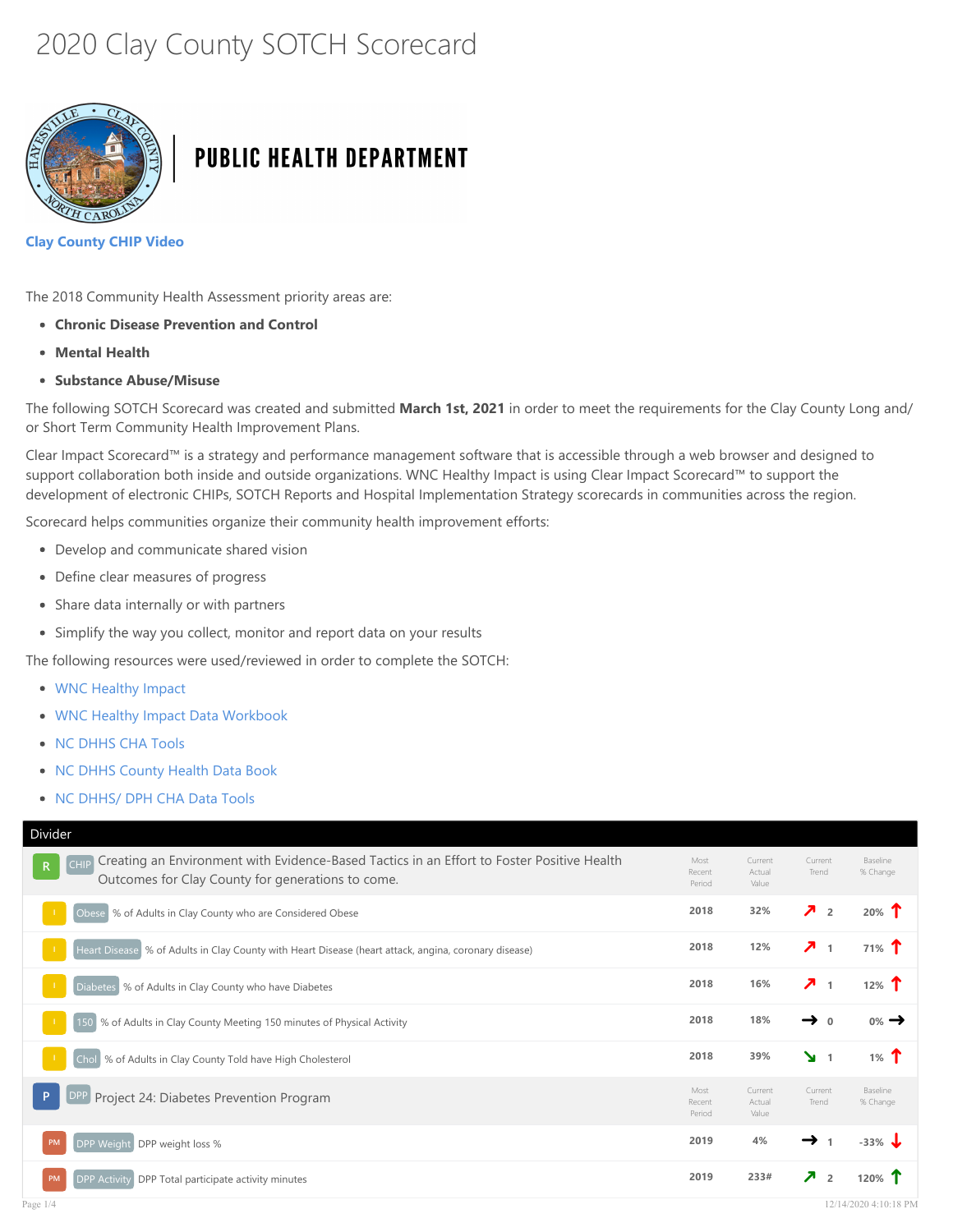| Strive2thrive<br>P<br>Strive to Thrive 2019-2020                                                                  | Most<br>Recent<br>Period | Current<br>Actual<br>Value | Current<br>Trend    | Baseline<br>% Change  |
|-------------------------------------------------------------------------------------------------------------------|--------------------------|----------------------------|---------------------|-----------------------|
| Average Participant Body Fat %<br><b>PM</b><br>S2TBF%                                                             | HY2 2020                 | 37%                        | $\mathbf{v}$ 1      | $-3%$                 |
| T. Chol Average Participant Total Cholesterol<br><b>PM</b>                                                        | 2020                     | 195#                       | $\mathbf{v}$ 1      | $-2\%$                |
| <b>PM</b><br>Average Participant HDL Levels<br>S2THDL                                                             | 2020                     | 54#                        | 7 <sub>1</sub>      | $6%$ 1                |
| S2TLDL Average Participant LDL<br>PM                                                                              | 2020                     | 116#                       | $\mathbf{v}$ 1      | $-3\%$                |
| PM<br>S2TTrig Average Participant TRIG levels                                                                     | 2020                     | 123#                       | $\mathbf{v}$ 1      | $-19\%$               |
| S2THealth Score Average Participant Health Score<br>PM                                                            | 2020                     | 116#                       | 7 <sub>1</sub>      | 18%                   |
| Average Blood Pressure Diastolic<br><b>PM</b>                                                                     | 2020                     | 75#                        | $\mathbf{v}$ 1      | $-4\%$                |
| <b>PM</b><br>Average Blood Pressure Systolic                                                                      | 2020                     | 119#                       | $\mathbf{v}$ 1      | $-4\%$                |
| PM<br>Average Fasting Glucose                                                                                     | 2020                     | 90#                        | $\mathbf{v}$ 1      | $-8\%$ J              |
| <b>PM</b><br>Participants Enrolled Year 2019-2020                                                                 | 2020                     | 34#                        | 1 צ                 | $-37\%$ $\frac{1}{2}$ |
| CHIP Strive to Thrive 2020-2020 (6 Months)<br>P                                                                   | Most<br>Recent<br>Period | Current<br>Actual<br>Value | Current<br>Trend    | Baseline<br>% Change  |
| <b>PM</b><br>Participants Enrolled January 2020- August 2020                                                      | HY1 2020                 | 17#                        | $\rightarrow$ 0     | $0\% \rightarrow$     |
| Average Participant Blood Pressure Diastolic HY<br><b>PM</b>                                                      | HY2 2020                 | 77#                        | 1 צ'                | $-4\%$ J              |
| Average Participant Blood Pressure Systolic HY<br><b>PM</b>                                                       | HY2 2020                 | 123#                       | 1 צ                 | $-2\%$                |
| PM<br>Average Participant Fasting Glucose HY                                                                      | HY2 2020                 | 94#                        | $\mathbf{v}$ 1      | $-14\%$ J             |
| PM<br>Average Participant HDL HY                                                                                  | HY2 2020                 | 59#                        | 7 <sub>1</sub>      | 9%                    |
| PM<br>Average Participant Health Score HY                                                                         | HY2 2020                 | 110#                       | 7 <sub>1</sub>      | 17%                   |
| PM<br>Average Participant LDL HY                                                                                  | HY2 2020                 | 113#                       | $\mathbf{v}$ 1      | $-3\%$ $\sqrt{ }$     |
| Average Participant TRIG HY<br>PM                                                                                 | HY2 2020                 | 215#                       | $\mathbf{y}$ 1      | $-16\%$               |
| Average Participant Total Cholesterol HY                                                                          | HY2 2020                 | 193#                       | $\mathbf{y}$ 1      | $-3\%$ J              |
| PM<br>Average Participant Body Fat% HY<br>Divider                                                                 | HY2 2020                 | %40                        | 7 <sub>1</sub>      | 3%                    |
| <b>CHIP</b><br>Children, Adolescents, and Adults of Clay County will have Access to Mental Health Resources<br>R. | Most<br>Recent<br>Period | Current<br>Actual<br>Value | Current<br>Trend    | Baseline<br>% Change  |
| % of Clay County did Not Get Mental Health Care or Counseling that was Needed in the Past Year                    | 2018                     | 8.60%                      | ↗<br>$\overline{1}$ | $-16\%$ J             |
| % of Clay County with > 7 days of poor mental health/ past month                                                  | 2018                     | 17%                        | ↗<br>$\overline{1}$ | 66%                   |
| # of Clay County Foster Children who have been removed because of substance use issues                            | <b>Jan 2020</b>          | 27#                        | $\rightarrow$ 0     | $0\% \rightarrow$     |
| MHFA Mental Health First Aid<br>-P                                                                                | Most<br>Recent<br>Period | Current<br>Actual<br>Value | Current<br>Trend    | Baseline<br>% Change  |
| Mental Health First Aid Training Adult<br><b>AMHFA</b>                                                            | Dec 2020                 | 6#                         | 1 צ                 | $-33\%$               |
| YMHFA<br>Mental Health First Aid Training Youth                                                                   | <b>Nov 2020</b>          | 7#                         | $\mathbf{v}$ 1      | $-75%$                |
| Mental Health First Aid Training Veterans<br>PM                                                                   | <b>Jul 2020</b>          | 15#                        | →<br>$\mathbf 0$    | $0\%$ $\rightarrow$   |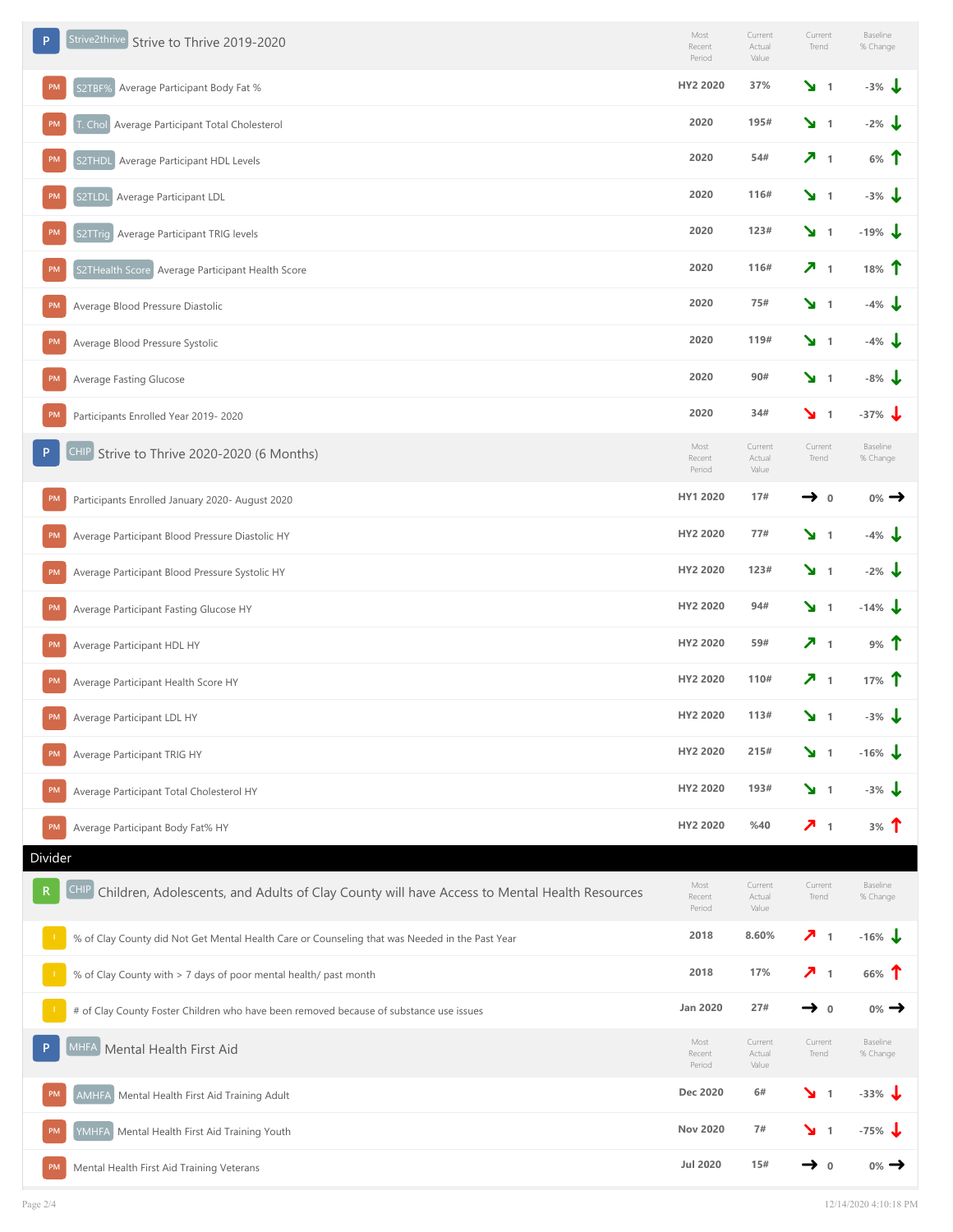| Parenting Triple P Parenting Intervention                                                                                                    | Most<br>Recent<br>Period | Current<br>Actual<br>Value | Current<br>Trend                           | Baseline<br>% Change         |
|----------------------------------------------------------------------------------------------------------------------------------------------|--------------------------|----------------------------|--------------------------------------------|------------------------------|
| Primary Triple P Primary                                                                                                                     | Aug 2020                 | 1#                         | $\mathbf{v}$ 1                             | $-83\%$                      |
| PM<br>Standard Triple P Standard                                                                                                             | <b>Jun 2020</b>          | 4#                         | л.<br>$\overline{1}$                       | 300%                         |
| Divider                                                                                                                                      |                          |                            |                                            |                              |
| Children, Adolescents, and Adults of Clay County will have access to Mental Health Resources and<br><b>CHIP</b><br>R<br>Prevention Education | Most<br>Recent<br>Period | Current<br>Actual<br>Value | Current<br>Trend                           | Baseline<br>% Change         |
| Youth average use of tobacco within the past 30 days                                                                                         | 2018                     | 68                         | →<br>$\mathbf 0$                           | $0\%$ $\rightarrow$          |
| % of Clay County Adults using E-Cigarettes                                                                                                   | 2018                     | 4%                         | $\mathbf{v}$ 1                             | $-20%$                       |
| % of Clay County Adults who use tobacco                                                                                                      | 2018                     | 16%                        | ↘<br>$\overline{1}$                        | -40%                         |
| Number of Opioids dispensed in Clay Couty                                                                                                    | 2017                     | 961,000                    | $\rightarrow$ 0                            | $0\%$ $\rightarrow$          |
| SU Operation Medicine Drop Campaign                                                                                                          | Most<br>Recent<br>Period | Current<br>Actual<br>Value | Current<br>Trend                           | Baseline<br>% Change         |
| Weight in pounds of medication<br>PM                                                                                                         | 2019                     | 96#                        | $\mathbf{v}$ 1                             | $-4\%$ $\frac{1}{2}$         |
| Outreach through Events<br><b>PM</b>                                                                                                         | <b>Feb 2020</b>          | 50#                        | $\overline{\phantom{a}}$<br>$\overline{1}$ | 35%                          |
| Outreach Through Social Media: Reach<br>PM                                                                                                   | <b>Jun 2020</b>          | 431#                       | ¥<br>$\overline{1}$                        | $-49%$                       |
| PRIDE People of Clay CARE: Drug Free Coalition                                                                                               | Most<br>Recent<br>Period | Current<br>Actual<br>Value | Current<br>Trend                           | Baseline<br>% Change         |
| PRIDE Data Average Opioid use<br>11 Opioids                                                                                                  | $\equiv$                 | $\overline{\phantom{a}}$   |                                            | $\qquad \qquad \blacksquare$ |
| 7 Tobacco PRIDE Data Average Age of onset of Tobacco use                                                                                     | 2018                     | 12#                        | $\mathbf 0$                                | $0\%$ $\rightarrow$          |
| PRIDE Data Average number of student who have not used E-Cigs in the past 30 days. (9,11 grades)                                             | 2018                     | 76#                        | $\mathbf{0}$                               | 0%                           |
| 11 Alcohol PRIDE Data Average number of students who used alcohol in the past 30 days<br>PM                                                  | 2018                     | 14#                        | $\mathbf{0}$                               | 0%                           |
| Community Outreach<br>PM<br>Outreach                                                                                                         | Oct 2019                 | 49#                        | $\mathbf{0}$                               | $_{0\%}\rightarrow$          |
| Tobacco Participation-Tobacco/E-Ciq Education<br>PM                                                                                          | <b>Jun 2020</b>          | 18#                        | 7 <sub>1</sub>                             | $-72\%$ J                    |
| Outreach Through Social Media: Reach<br><b>PM</b><br>Facebook                                                                                | <b>Jul 2020</b>          | 575#                       | $\rightarrow$ 0                            | $0\% \rightarrow$            |
| New Emerging Issues and Initiatives                                                                                                          |                          |                            |                                            |                              |
| R<br>Monitor New and Emerging Issues                                                                                                         | Most<br>Recent<br>Period | Current<br>Actual<br>Value | Current<br>Trend                           | Baseline<br>% Change         |

### Notes

These are the [new or emerging issues in our commun](http://storage.clearimpact.com/Measure/Details/449224)ity in 2020 that were not identified as priorities in our CHA. The two listed below were brought up and discussed in a Healthy Carolinians meeting that is comprised of community stakeholders for Clay Cou[nty.](http://storage.clearimpact.com/Measure/Details/447418) 

- COVID-19 pandemic
- Lack of ac[cess to high speed internet for remote work](http://storage.clearimpact.com/Measure/Details/447423)

| <b>R</b> Keep Track of New Initiatives and Community Changes | Most<br>Recent<br>Period | Current<br>Value | Current Baseline<br>Actual Trend % Change |  |
|--------------------------------------------------------------|--------------------------|------------------|-------------------------------------------|--|
|--------------------------------------------------------------|--------------------------|------------------|-------------------------------------------|--|

Notes